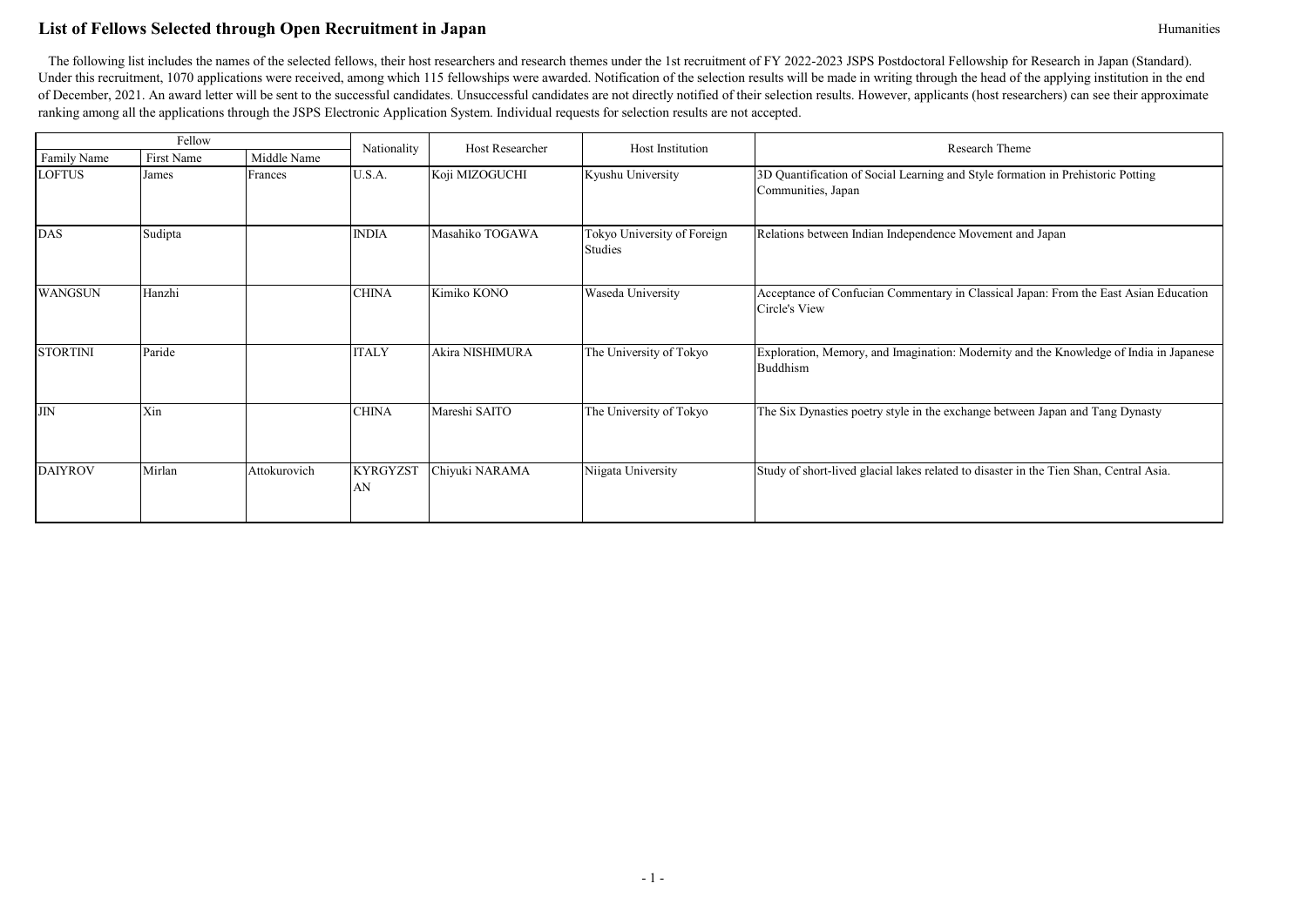# **List of Fellows Selected through Open Recruitment in Japan** Social sciences Social sciences

|                  | Fellow     |             | Nationality     | Host Researcher                 | Host Institution                       | Research Theme                                                                                        |
|------------------|------------|-------------|-----------------|---------------------------------|----------------------------------------|-------------------------------------------------------------------------------------------------------|
| Family Name      | First Name | Middle Name |                 |                                 |                                        |                                                                                                       |
| <b>PETRAROLI</b> | Irene      |             | <b>ITALY</b>    | Roger BAARS                     | Kyoto University                       | Motivation and engagement in disaster preparedness: a trans-national socio-cultural study             |
| <b>CAMATARRI</b> | Stefano    |             | <b>ITALY</b>    | Airo HINO                       | Waseda University                      | Mechanisms of Protest Voting: A Proposal of Analyses to Integrate Elections, Parties, and<br>Voters   |
| <b>ROLANDER</b>  | Adam       | Hill        |                 | <b>AUSTRALIA Stuart GILMOUR</b> | St. Luke's International<br>University | A comprehensive assessment of the health and welbeing of sexual minority young people in<br>Japan     |
|                  | Yajiao     |             | <b>CHINA</b>    | Tomoo MARUKAWA                  | The University of Tokyo                | Financial Development in China and the Women's Unexpected Debt Problems                               |
| PEREIRA COSTA    | Raquel     | Filomena    | <b>PORTUGAL</b> | Misato HAYASHI                  | Japan Monkey Centre                    | Co-creating social connection between humans and gorillas for wildlife conservation and<br>One Health |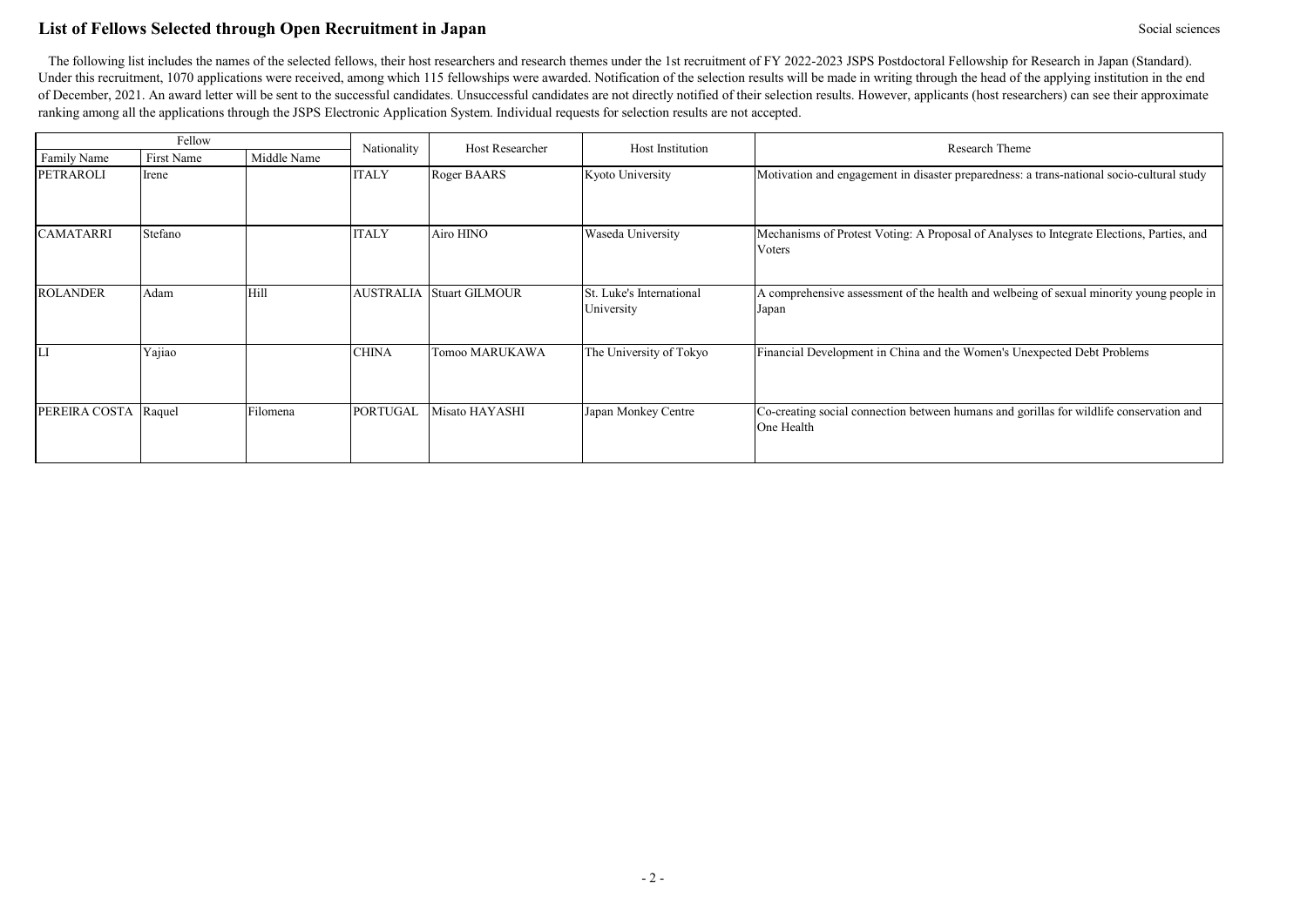# List of Fellows Selected through Open Recruitment in Japan Mathematical and physical sciences Mathematical and physical sciences

|                      | Fellow               |                 |                 | <b>Host Researcher</b> | Host Institution                                    | Research Theme                                                                                         |
|----------------------|----------------------|-----------------|-----------------|------------------------|-----------------------------------------------------|--------------------------------------------------------------------------------------------------------|
| Family Name          | First Name           | Middle Name     | Nationality     |                        |                                                     |                                                                                                        |
| <b>DOGAR</b>         | Muhammad             | Mubashar ahmad  | <b>PAKISTAN</b> | Masatomo FUJIWARA      | Hokkaido University                                 | Identification and Separation of Volcanic and Natural Climate Variability Signals                      |
| MOLPECERES DE German |                      |                 | <b>SPAIN</b>    | Yuri AIKAWA            | The University of Tokyo                             | Exploiting weak interactions in apolar ices: New pathways to interstellar complex organic<br>molecules |
| LUQUE RAMIREZ Rafael |                      |                 | <b>SPAIN</b>    | Norio NARITA           | The University of Tokyo                             | Understanding small planets orbiting small stars                                                       |
| <b>PHILIP</b>        | Severin              |                 | <b>FRANCE</b>   | Akio TAMAGAWA          | Kyoto University                                    | Moduli stacks: curves, stable reduction and arithmetic                                                 |
| <b>AHMED</b>         | Mohamed              | Abdelkareem ali | <b>EGYPT</b>    | Hiroyuki NAKAMURA      | Kyoto University                                    | Synthesis of kagome magnets and exploration of emergent topological phenomena towards<br>functionality |
| <b>BAG</b>           | Tikemani             |                 | <b>INDIA</b>    | Yasunobu OGAWA         | Research Organization of<br>Information and Systems | Forecasting thermospheric cooling by energy propagation within MIT system using machine<br>learning    |
| <b>HUANG</b>         | Ran                  |                 | <b>CHINA</b>    | Franco NORI            | <b>RIKEN</b>                                        | Novel photon blockade effects with exceptional points                                                  |
| <b>DUTILLEUL</b>     | Jade, veronique, vat |                 | <b>FRANCE</b>   | Masataka KINOSHITA     | The University of Tokyo                             | Borehole sample and monitoring open up the secret of fault zone mechanics at subduction<br>zones       |
| <b>HUANG</b>         | Shengxuan            |                 | <b>CHINA</b>    | Taku TSUCHIYA          | Ehime University                                    | Elemental and isotopic fractionation behaviors of nitrogen at high pressure and high<br>temperature    |
| PURKAYASTHA          | Archak               |                 | <b>INDIA</b>    | Keiji SAITO            | <b>KEIO UNIVERSITY</b>                              | Exact numerical analysis on nonequilibrium fluctuations and thermodynamics in open<br>quantum systems  |
| PORUNAKATU           | Shreedevi            | Radhakrishna    | <b>INDIA</b>    | Yoshizumi MIYOSHI      | Nagoya University                                   | Ionospheric effects of Auroral Ion precipitation Induced by EMIC Wave-Particle Interaction             |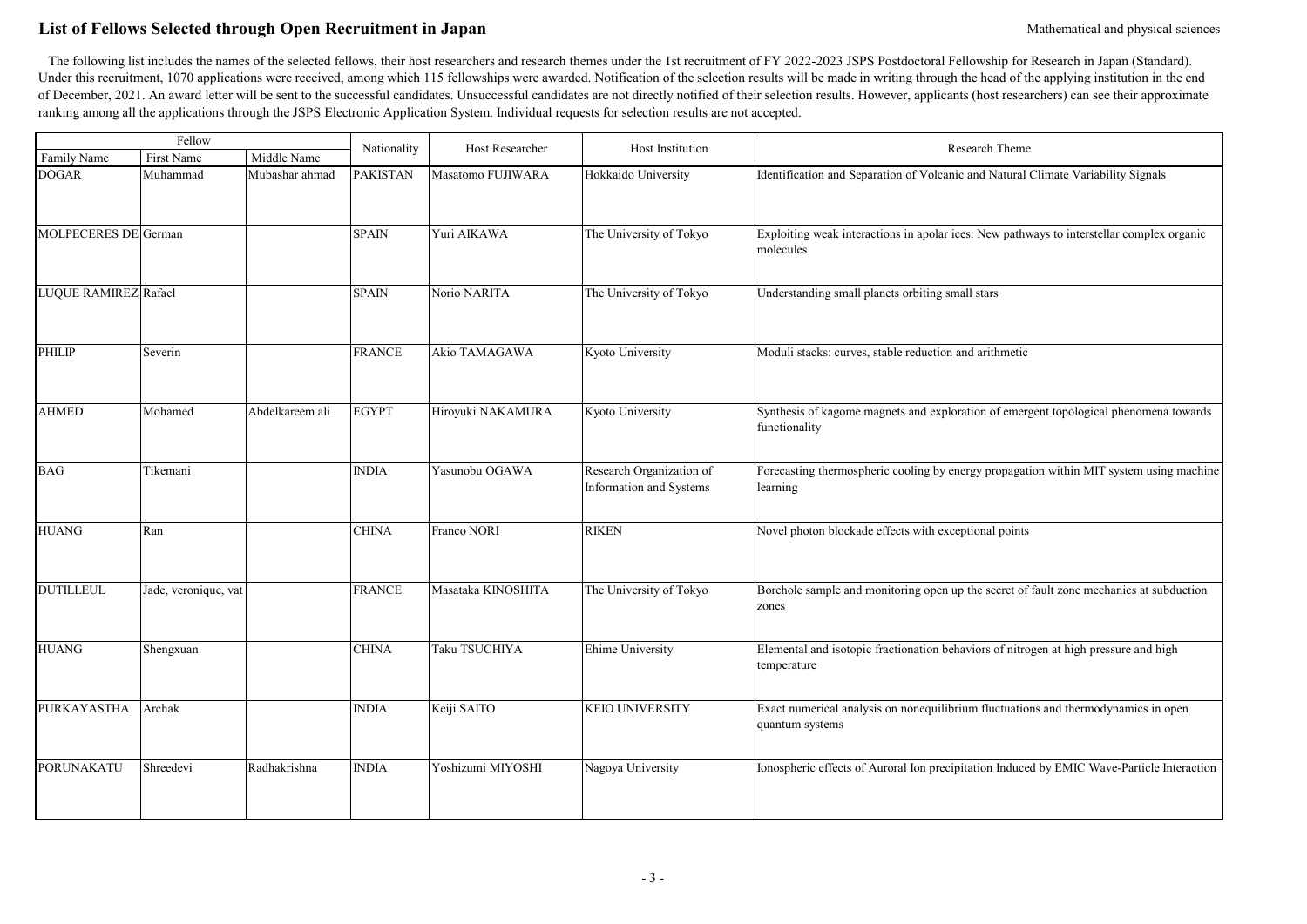# List of Fellows Selected through Open Recruitment in Japan Mathematical and physical sciences Mathematical and physical sciences

| Fellow        |            |               |               | Host Researcher | Host Institution | Research Theme                                                 |
|---------------|------------|---------------|---------------|-----------------|------------------|----------------------------------------------------------------|
| Family Name   | First Name | Middle Name   | Nationality   |                 |                  |                                                                |
| <b>MOREAU</b> | Clement    | Yves philippe | <b>FRANCE</b> | Kenta ISHIMOTO  | Kyoto University | Mathematical control theory for microrobot and cell locomotion |
|               |            |               |               |                 |                  |                                                                |
|               |            |               |               |                 |                  |                                                                |
|               |            |               |               |                 |                  |                                                                |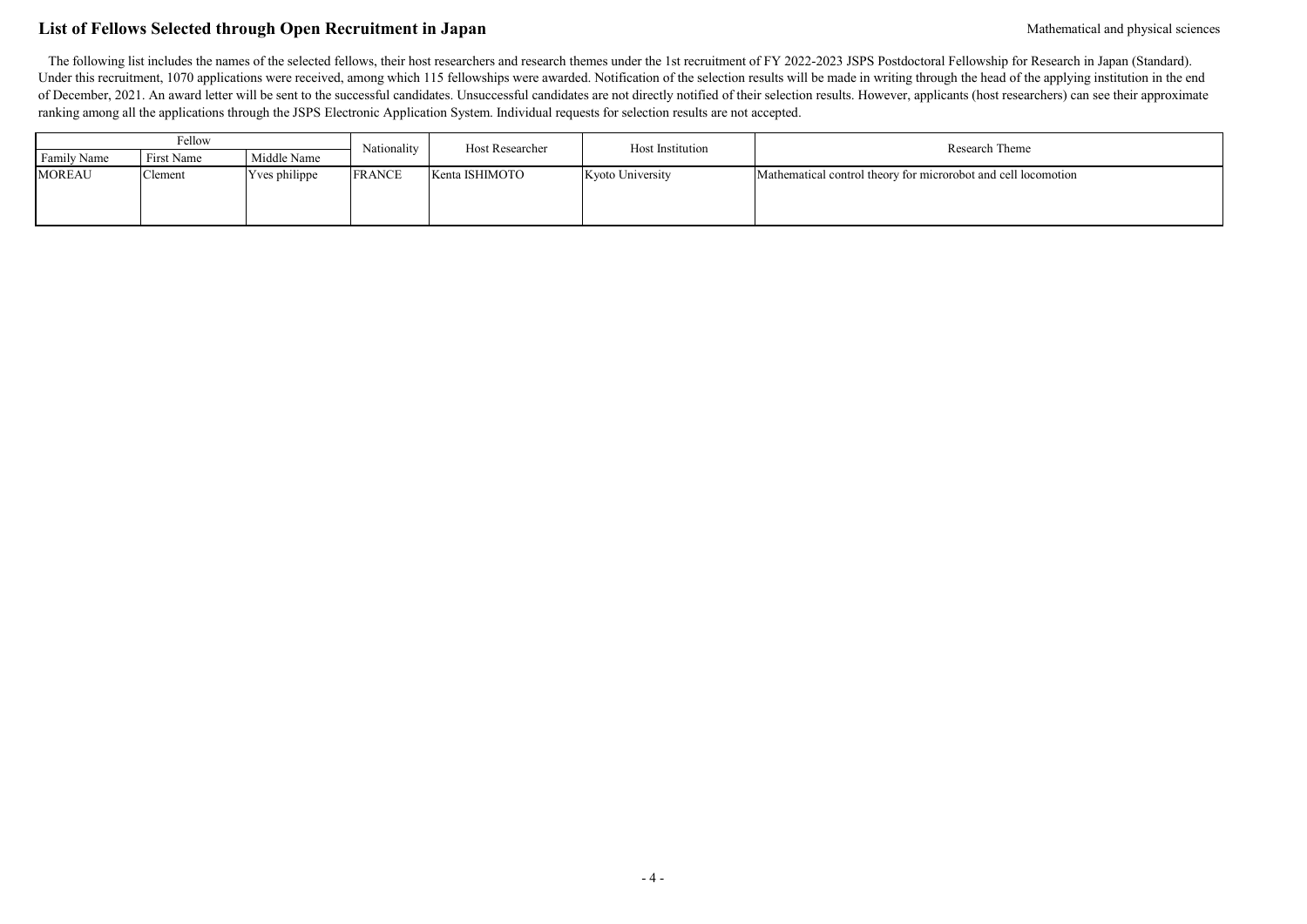# **List of Fellows Selected through Open Recruitment in Japan** Chemistry

|                     | Fellow            |               | Nationality                        | <b>Host Researcher</b> | Host Institution                                                   | Research Theme                                                                                         |
|---------------------|-------------------|---------------|------------------------------------|------------------------|--------------------------------------------------------------------|--------------------------------------------------------------------------------------------------------|
| Family Name         | First Name        | Middle Name   |                                    |                        |                                                                    |                                                                                                        |
| <b>COLAS</b>        | Kilian            | Marcel claude | <b>FRANCE</b>                      | Hiroaki SUGA           | The University of Tokyo                                            | Lasso-grafting of anti-KRAS macrocyclic peptide pharmacophores into small proteins                     |
| <b>DASARI</b>       | Venkatakrishnarao |               | <b>INDIA</b>                       | Hiroshi YAMAMOTO       | National Institutes of Natural<br>Sciences                         | Development of novel photo-responsive spintronics device                                               |
| <b>HWANG</b>        | Sunbin            |               | <b>KOREA</b><br>(REP. OF<br>KOREA) | Takuma YASUDA          | Kyushu University                                                  | Efficiency enhancement of organic thermoelectric generators by amplifying the density of<br>states     |
| <b>BORUAH</b>       | Purna             | Kanta         | <b>INDIA</b>                       | Masaaki OHBA           | Kyushu University                                                  | MXene-MOFs Composites as Magnetic Hybrid Nanozymes for Paper-Based Microfluidic<br>Applications        |
| <b>CHAND</b>        | Santanu           |               | <b>INDIA</b>                       | Takashi UEMURA         | The University of Tokyo                                            | Establishment of universal methodology in polyrotaxane synthesis by utilizing macrocyclic<br>nanopores |
| GUO                 | Yanna             |               | <b>CHINA</b>                       | Yoshiyuki SUGAHARA     | Waseda University                                                  | Functional design of metal-nitrogen-carbon composites via polymer pyrolysis for electro<br>catalysis   |
| <b>DEY</b>          | Avishek           |               | <b>INDIA</b>                       | Shiki YAGAI            | Chiba University                                                   | Creation of Mesoscale Polyrotaxanes through Self-Assembly                                              |
| <b>GOUDAPPAGOUD</b> |                   |               | <b>INDIA</b>                       | Akimitsu NARITA        | Okinawa Institute of Science and<br>Technology Graduate University | Synthesis of Nanographene Liquid with Near-Infrared Phosphorescence                                    |
| JU                  | Huiyeong          |               | <b>KOREA</b><br>(REP. OF<br>KOREA) | Yoichi HABATA          | Toho University                                                    | Development of Novel Molecular Machines based on Dynamic Functional Flytrap-type<br>Molecules          |
| <b>UEBERRICKE</b>   | Lucas             | Veith         | <b>GERMANY</b>                     | Atsushi WAKAMIYA       | Kyoto University                                                   | Multipodal Monolayer Materials for Efficient Hole Extraction in Perovskite Solar Cells                 |
| <b>BURKE</b>        | David             | Weston        | U.S.A.                             | Shuhei FURUKAWA        | Kyoto University                                                   | Decoupling polymerization and gelation of porous soft materials by orthogonal linkage<br>chemistries   |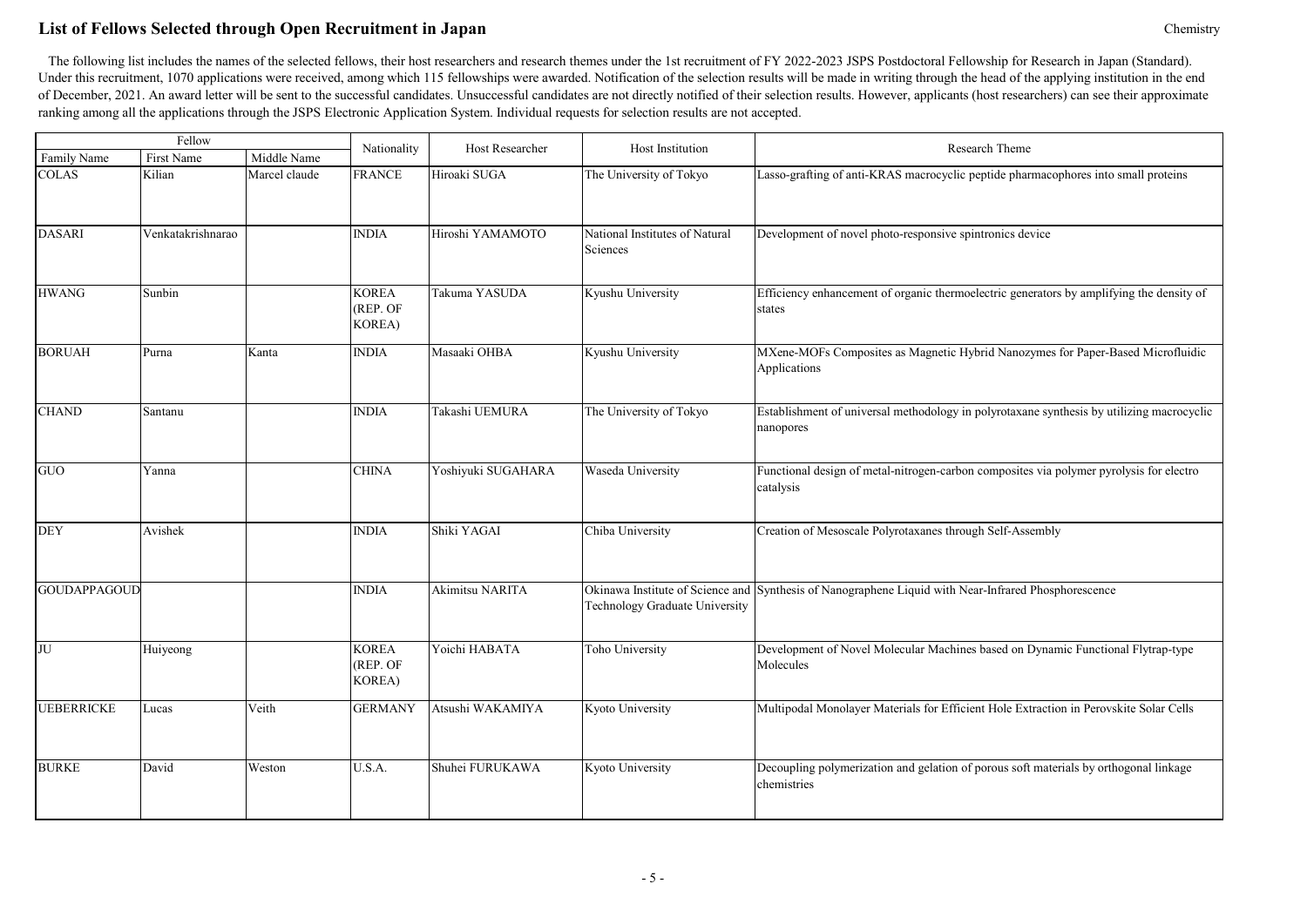# List of Fellows Selected through Open Recruitment in Japan **Engineering Sciences** Engineering sciences

|                  | Fellow     |                        | Nationality                                | Host Researcher  | Host Institution                                                       | Research Theme                                                                                          |
|------------------|------------|------------------------|--------------------------------------------|------------------|------------------------------------------------------------------------|---------------------------------------------------------------------------------------------------------|
| Family Name      | First Name | Middle Name            |                                            |                  |                                                                        |                                                                                                         |
| YADAV            | Vikrant    |                        | <b>INDIA</b>                               | Kenji MIYATAKE   | University of Yamanashi                                                | Anion conductive polymers: new development for energy devices                                           |
| <b>PONNUSAMY</b> | Nandha     | Kumar                  | <b>INDIA</b>                               | Ayako OYANE      | National Institute of Advanced<br>Industrial Science and<br>Technology | Surface modification of dental resin by light-induced transfer of multi-ion-substituted<br>apatite film |
| <b>HAN</b>       | Jiahao     |                        | <b>CHINA</b>                               | Shunsuke FUKAMI  | Tohoku University                                                      | Exploring topological and quantum effects in ferromagnetic Weyl semimetals for spintronic<br>devices    |
| WU               | Yanzhi     |                        | <b>CHINA</b>                               | Kenji KASHIMA    | Kyoto University                                                       | Reinforcement learning-based finite-horizon regulation and its applications to formation<br>control     |
| <b>KAIPRATHU</b> | Anjali     |                        | <b>INDIA</b>                               | Shun NISHIMURA   | Japan Advanced Institute of<br>Science and Technology                  | Metallo-Porphyrin Carbon nanocomposite: Emerging Material for Biomass to Energy and<br>Fuel derivatives |
| <b>YANG</b>      | Huijun     |                        | <b>CHINA</b>                               | Eunjoo YOO       | National Institute of Advanced<br>Industrial Science and<br>Technology | Formulating electrolyte for high-performance Li-S battery under extreme temperatures                    |
| <b>PARK</b>      | Kwangjae   |                        | <b>KOREA</b><br>(REP. OF<br><b>KOREA</b> ) | Yusuke HIRAYAMA  | National Institute of Advanced<br>Industrial Science and<br>Technology | Development of core/shell nano-composite magnetic particles by low oxygen powder<br>metallurgy          |
| <b>WANG</b>      | Yuanzuo    |                        | <b>CHINA</b>                               | Taichiro OKAZAKI | Hokkaido University                                                    | Ultra-Low Cycle Fatigue Behavior of Steel Connections                                                   |
| <b>ELSHEIKH</b>  | Ammar      | Hamed abdelsalam EGYPT |                                            | Manabu FUJII     | Tokyo Institute of Technology                                          | Development of desalination technology by hybrid solar still with functional nanomaterials              |
| <b>TANG</b>      | Chao       |                        | <b>CHINA</b>                               | Taiichi OTSUJI   | Tohoku University                                                      | Creation of high power terahertz wave sources based on stacked 2D materials<br>heterostructures         |
| <b>PAITANDI</b>  | Rajendra   | Prasad                 | <b>INDIA</b>                               | Shu SEKI         | Kyoto University                                                       | Redox Active Radical Covalent Organic Frameworks: New Class of Organic<br>Electromagnetic Materials     |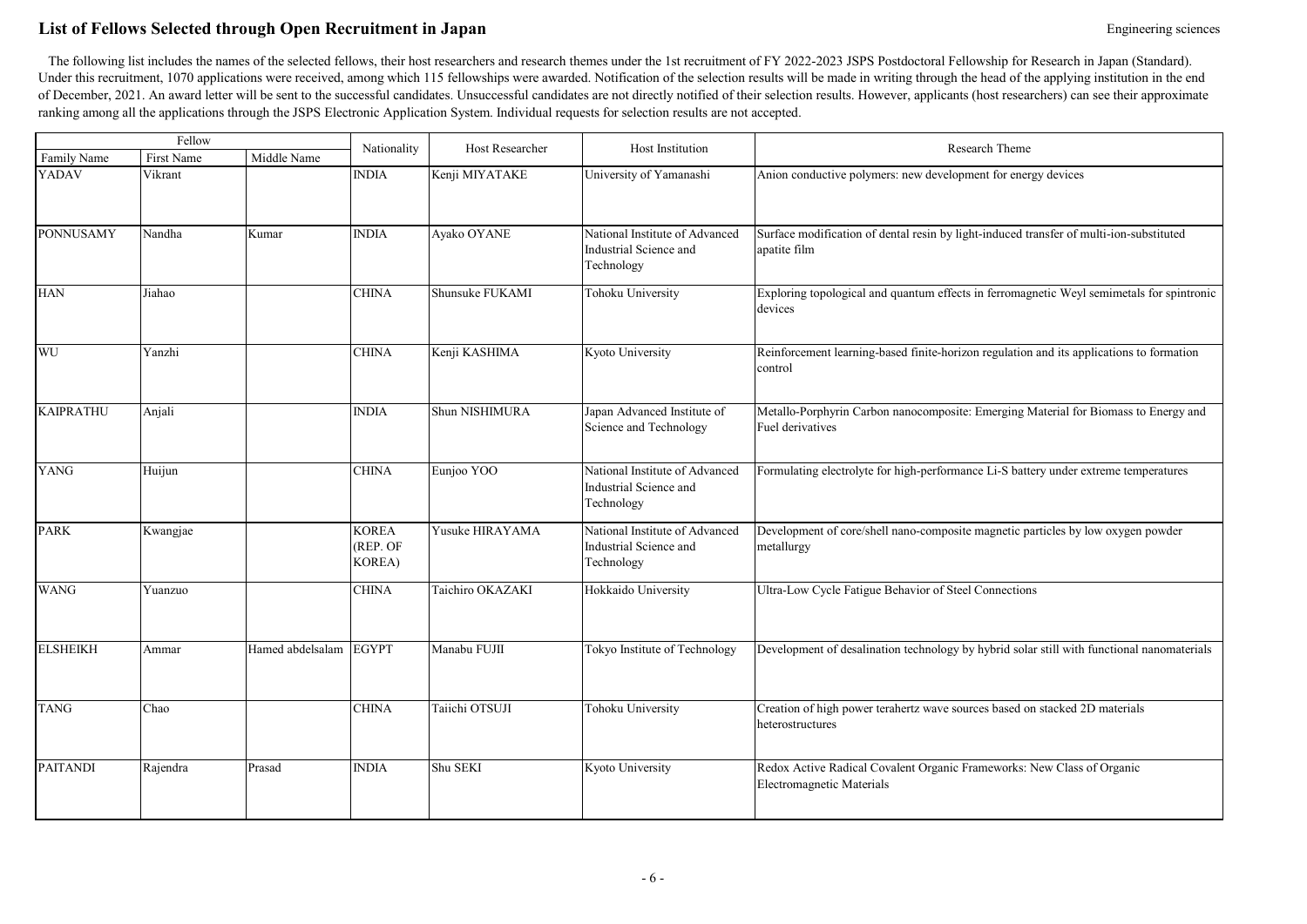# List of Fellows Selected through Open Recruitment in Japan **Engineering Sciences** Engineering sciences

|               | Fellow     |             | Nationality                  | Host Researcher  | Host Institution                                       | Research Theme                                                                                          |
|---------------|------------|-------------|------------------------------|------------------|--------------------------------------------------------|---------------------------------------------------------------------------------------------------------|
| Family Name   | First Name | Middle Name |                              |                  |                                                        |                                                                                                         |
| <b>TRAN</b>   | Thao       | Phuong      | <b>VIET NAM</b>              | Kazuaki SYUTSUBO | National Institute for<br><b>Environmental Studies</b> | Development of novel denitrification process by methanotrophic archaea in<br>bioelectrochemical system  |
| <b>SIFUNA</b> | Martin     | Wekesa      | <b>KENYA</b>                 | Masahiro TAKEI   | Chiba University                                       | Establishment of Thrombosis Detection in Circulation Blood Flow by Electrical<br>Capacitance Tomography |
| <b>MEENA</b>  | Rajendra   | Prasad      | <b>INDIA</b>                 | Minoru FUJII     | Kobe University                                        | Development of functional hybrid nanoprobes for multimodal imaging                                      |
| LI            | Lingcong   |             | <b>CHINA</b>                 | Kenichi SHIMIZU  | Hokkaido University                                    | Developments of novel multi-elemental catalysts using extrapolative machine learning<br>methods         |
| <b>NASRIN</b> | Syeda      | Rubaiya     | <b>BANGLADE</b><br><b>SH</b> | Akira KAKUGO     | Hokkaido University                                    | Comprehensive understanding of the mechano-transduction of microtubule                                  |
| LIU           | Qing       |             | <b>CHINA</b>                 | Akinori KUZUYA   | Kansai University                                      | Fabrication of Gold Nanorings-based Functional Nanostructures by virtue of DNA<br>Nanotechnology        |
| ${\rm AN}$    | Meng       |             | <b>CHINA</b>                 | Junichiro SHIOMI | The University of Tokyo                                | Phonon-engineered extreme thermal conductivity of two-dimensional heterostructures                      |
| <b>NAG</b>    | Sarthak    |             | <b>INDIA</b>                 | Hirofumi DAIGUJI | The University of Tokyo                                | Luminescence from nanobubbles: Understanding and control of nanobubble dynamics in<br>nanopores         |
| <b>BHAT</b>   | Sartaj     | Ahmad       | <b>INDIA</b>                 | Fusheng LI       | Gifu University                                        | Fate and behavior of microplastics in biosolids: pollution characteristics and environmental<br>risks   |
| <b>ZHAO</b>   | Yuanheng   |             | <b>CHINA</b>                 | Ryo SHIRAKASHI   | The University of Tokyo                                | Application of high pressure by isochoric freezing to biopreservation technology                        |
| <b>ZHANG</b>  | Shihao     |             | <b>CHINA</b>                 | Shigenobu OGATA  | Osaka University                                       | Theoretical development of super-ductile, super-tough, and super-strong high entropy<br>ceramics        |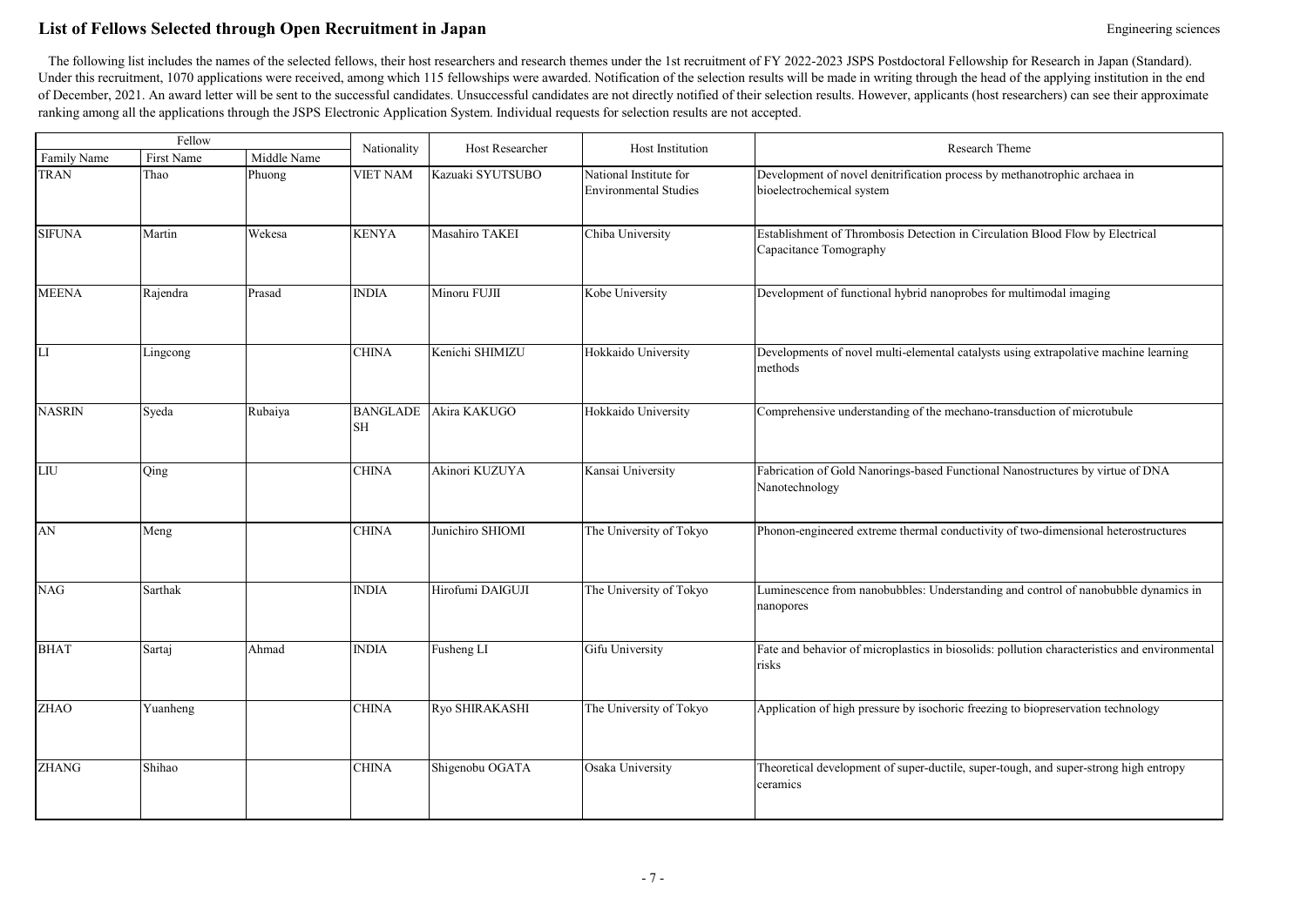# List of Fellows Selected through Open Recruitment in Japan **Engineering Sciences** Engineering sciences

|                   | Fellow      |              |                                 | Host Researcher    | Host Institution                                                | Research Theme                                                                                           |
|-------------------|-------------|--------------|---------------------------------|--------------------|-----------------------------------------------------------------|----------------------------------------------------------------------------------------------------------|
| Family Name       | First Name  | Middle Name  | Nationality                     |                    |                                                                 |                                                                                                          |
| <b>NGUYEN</b>     | Quang       | Hao          | <b>VIET NAM</b>                 | Masayuki BANNO     | National Institute of Maritime,<br>Port and Aviation Technology | Developing a remote sensing system for longshore sediment estimation at the research pier<br><b>HORS</b> |
| <b>PLOVIE</b>     | <b>Bart</b> | Gentiel omer | <b>BELGIUM</b>                  | Tsuyoshi SEKITANI  | Osaka University                                                | Research and Development of Wiring Integration for the Creation of Stretchable<br>Neuromorphic Circuits  |
| <b>LUSHER</b>     | David       | James        | <b>UNITED</b><br><b>KINGDOM</b> | Atsushi HASHIMOTO  | Japan Aerospace Exploration<br>Agency                           | High-fidelity transonic buffet simulations on heterogenous exa-scale supercomputers                      |
| <b>ZHAO</b>       | Zhipeng     |              | <b>CHINA</b>                    | Kohju IKAGO        | Tohoku University                                               | Development of a small-size and light-weight active inerter damper for seismic protection                |
| <b>XIA</b>        | Jing        |              | <b>CHINA</b>                    | Xiaoxi LIU         | Shinshu University                                              | Quantum bits based on topological spin structures                                                        |
| <b>WANG</b>       | Jiaji       |              | <b>CHINA</b>                    | Chul-woo KIM       | Kyoto University                                                | Physics-informed machine learning for bridge health monitoring                                           |
| <b>NANDAN</b>     | Ravi        |              | <b>INDIA</b>                    | Yusuke YAMAUCHI    | National Institute for Materials<br>Science                     | High Entropy Nano Alloys as Resilient Air Cathodes for Next Generation Li-Air Batteries                  |
| <b>PATMONOAJI</b> | Anindityo   |              | <b>INDONESIA</b>                | Yuichiro NAGATSU   | Tokyo University of Agriculture<br>and Technology               | Control of dual displacement fronts by non-Newtonian reactive flow for improved sweep<br>efficiency      |
| XU                | Tao         |              | <b>CHINA</b>                    | Hiroyuki HIRAKATA  | Kyoto University                                                | Strain Engineering of Ferroelectricity and Electro-Mechanical Functions in Atomic Layered<br>Materials   |
| <b>PHAN</b>       | Nhut        | Viet         | <b>VIET NAM</b>                 | Yukihiro MATSUMOTO | Toyohashi University of<br>Technology                           | New approach for FRP Frame Bolted Connection towards the Sustainable Development of<br>Infrastructures   |
| <b>LUHAR</b>      | Salmabanu   | Ismailbhai   | <b>INDIA</b>                    | Ippei MARUYAMA     | Nagoya University                                               | CCRAC- Impact of Carbon Capture on Properties of eco-friendly Recycled Aggregate<br>Concrete             |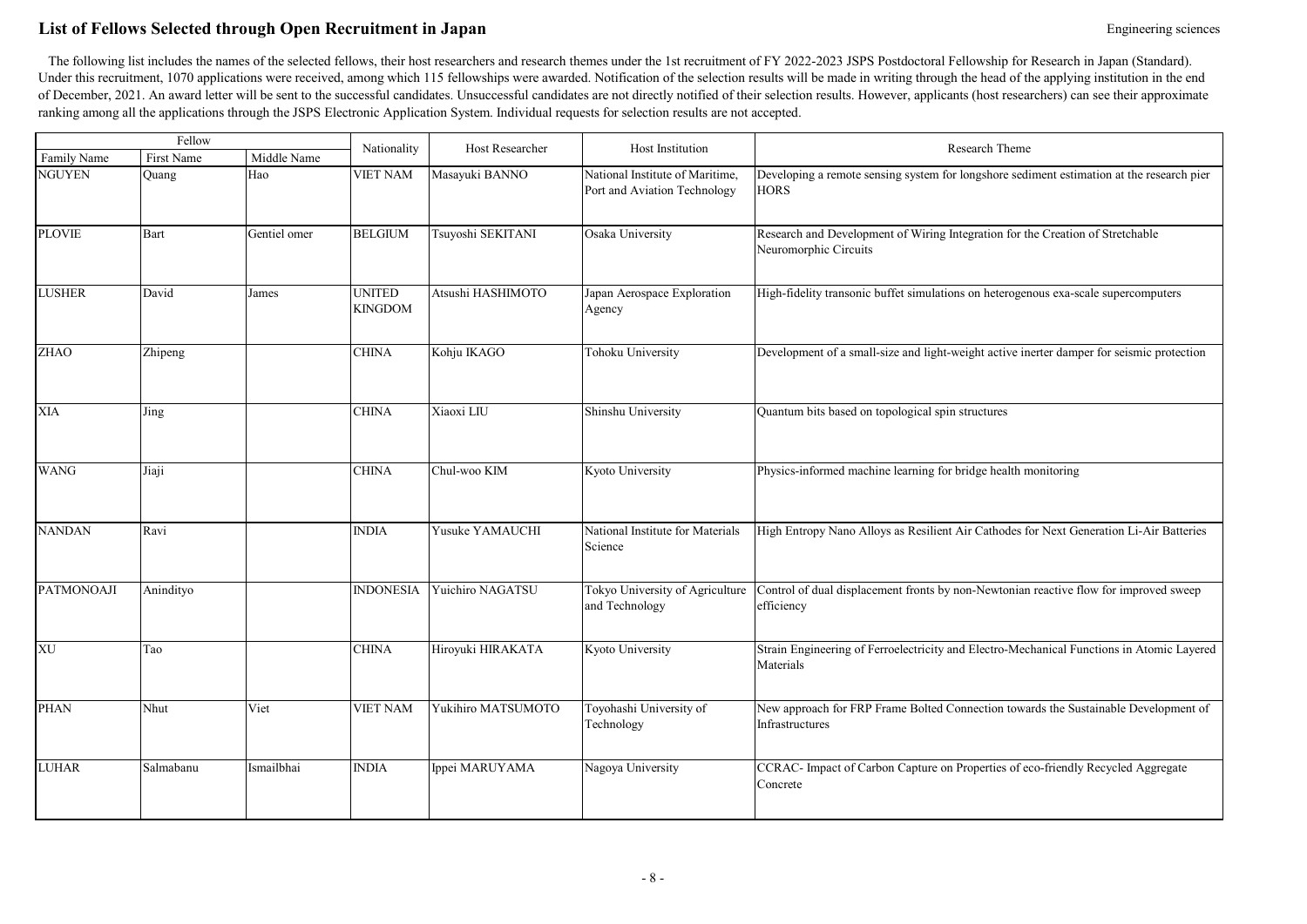# **List of Fellows Selected through Open Recruitment in Japan** Information **Information** Information

| Fellow        |                 |             | Nationality                                 | Host Researcher    | Host Institution       | Research Theme                                                                                       |
|---------------|-----------------|-------------|---------------------------------------------|--------------------|------------------------|------------------------------------------------------------------------------------------------------|
| Family Name   | First Name      | Middle Name |                                             |                    |                        |                                                                                                      |
| <b>DAS</b>    | Parthasakha     |             | <b>INDIA</b>                                | Jun TANIMOTO       | Kyushu University      | Framework of social physics to evaluate social optimal provisions for controlling COVID-19           |
| <b>THANDA</b> |                 | Shwe        | <b>MYANMAR</b>                              | Masayoshi ARITSUGI | Kumamoto University    | A big data management framework on fog devices for real-time IoT and computer vision<br>applications |
| ZHU           | <b>Zhenyang</b> |             | <b>CHINA</b>                                | Issei FUJISHIRO    | <b>KEIO UNIVERSITY</b> | Deep Learning-Based Semantic Information Compensation for Color Vision Deficiency                    |
| <b>PARK</b>   | Sewon           |             | <b>KOREA</b><br>(REP. OF)<br><b>KOREA</b> ) | Akitoshi KAWAMURA  | Kyoto University       | Verified Exact Computation over Continuous Higher Types                                              |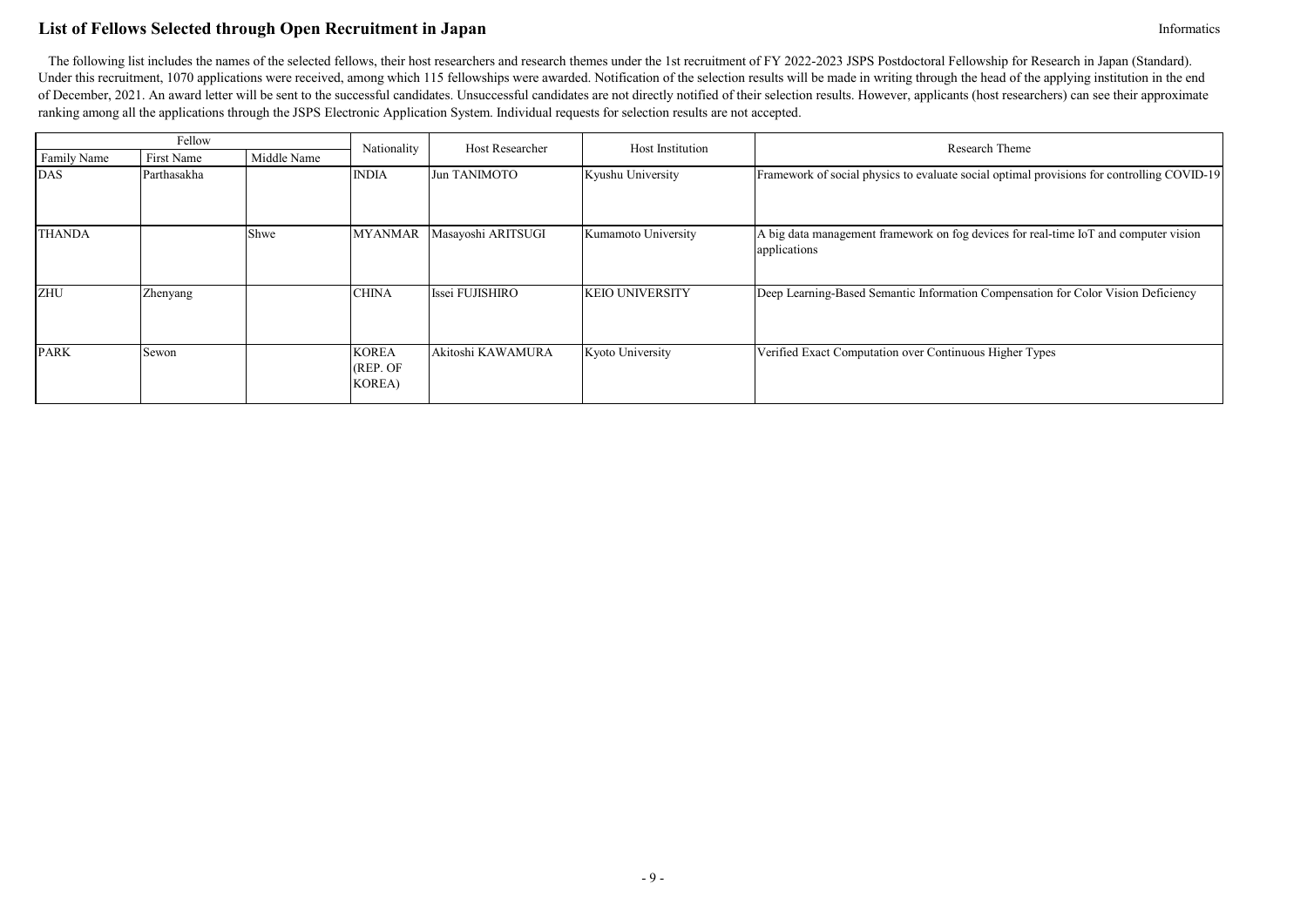# **List of Fellows Selected through Open Recruitment in Japan** Biological sciences Biological sciences

|               | Fellow     |             | Nationality   | Host Researcher     | Host Institution          | Research Theme                                                                                          |
|---------------|------------|-------------|---------------|---------------------|---------------------------|---------------------------------------------------------------------------------------------------------|
| Family Name   | First Name | Middle Name |               |                     |                           |                                                                                                         |
| <b>LIANG</b>  | Minggao    |             | <b>CANADA</b> | Michiel DE HOON     | <b>RIKEN</b>              | Integrated genomic and ultrastructure imaging analysis of cancer structural genome<br>variation         |
| <b>WANG</b>   | Miaoxing   |             | <b>CHINA</b>  | Makoto SATO         | Kanazawa University       | Molecular mechanisms that control column polarity in the brain by the gradient of Wnt<br>ligands        |
| <b>RATHI</b>  | Divya      |             | <b>INDIA</b>  | Tomomichi FUJITA    | Hokkaido University       | Exosome-mediated novel communication signals important for non-vascular plant growth<br>and development |
| <b>DAVIN</b>  | Adrian     | Arellano    | <b>SPAIN</b>  | Hiroki OOTA         | The University of Tokyo   | A study of diet, health and behavior of Jomon people by ancient human and bacterial<br>genome analysis  |
| YU            | Chih-chieh |             | <b>TAIWAN</b> | Atsushi MIYAWAKI    | <b>RIKEN</b>              | Recording time-stamped biological events into cellular DNA through genome editing                       |
| <b>HE</b>     | Hongshen   |             | <b>CHINA</b>  | Thomas MCHUGH       | <b>RIKEN</b>              | Elucidating the dynamics of hippocampal CA2 in mnemonic processing                                      |
| <b>EVANS</b>  | Nathaniel  | Michael     | U.S.A.        | <b>Tohru NARUSE</b> | University of the Ryukyus | Habitat preference and Sea-level change as drivers of genetic diversity and evolution in reef<br>crabs  |
| <b>BHAGAT</b> | Shruti     |             | <b>INDIA</b>  | Yasuhiro MURAKAWA   | Kyoto University          | Elucidating the operating principle of genomic enhancers in gene regulation                             |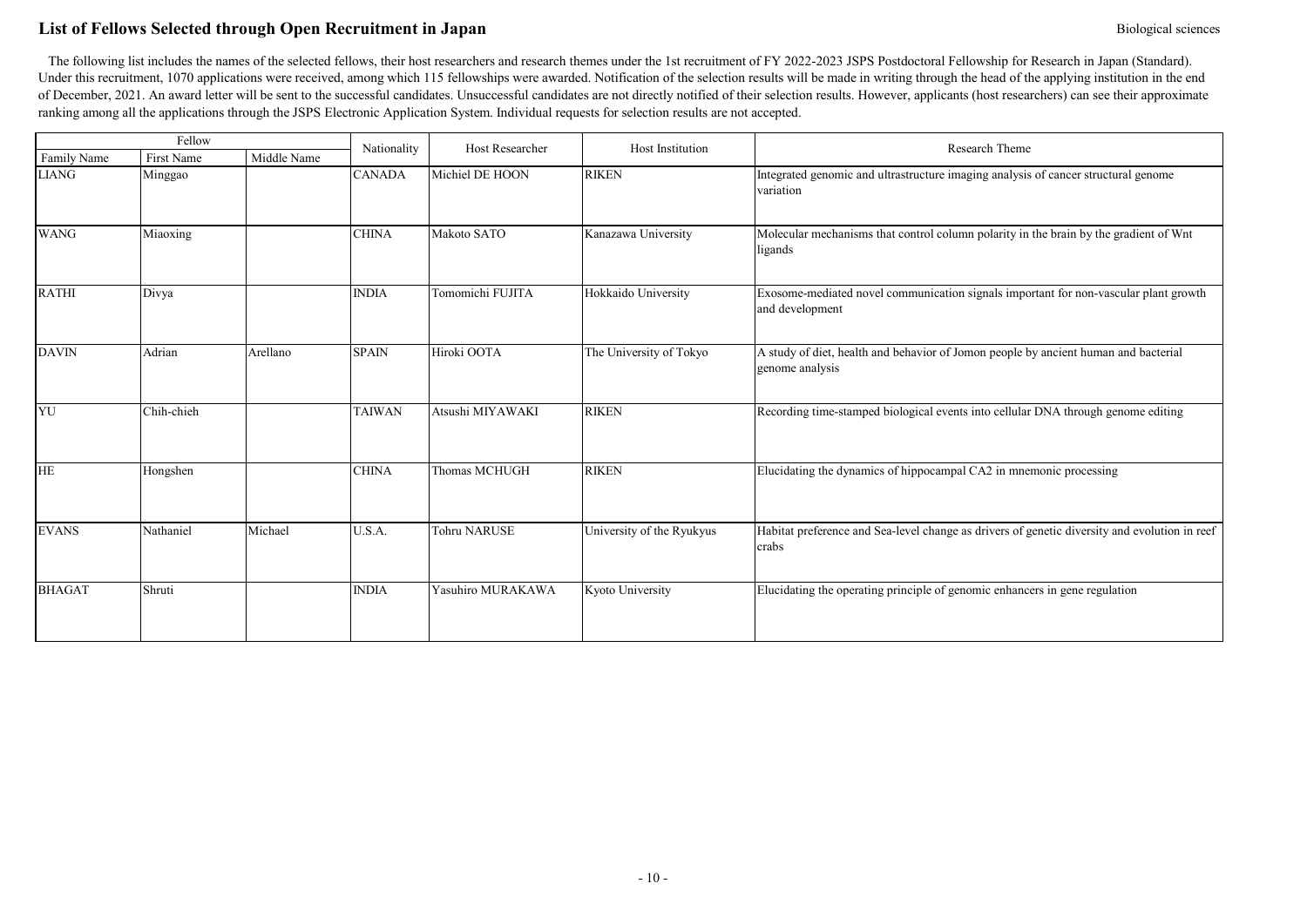# List of Fellows Selected through Open Recruitment in Japan **Agriculture/Environmental sciences** Agriculture/Environmental sciences

| Fellow             |               |             | Nationality                  | Host Researcher     | Host Institution                                       | Research Theme                                                                                        |
|--------------------|---------------|-------------|------------------------------|---------------------|--------------------------------------------------------|-------------------------------------------------------------------------------------------------------|
| Family Name        | First Name    | Middle Name |                              |                     |                                                        |                                                                                                       |
| <b>SAHA</b>        | Sudeb         |             | <b>BANGLADE</b><br><b>SH</b> | Haruki KITAZAWA     | Tohoku University                                      | Alternatives to antimicrobials: potential for expansion of immunobiotics in healthy pig<br>production |
| <b>CHEETHIRALA</b> | Maharshi      | Bhaswant    | <b>INDIA</b>                 | Teruo MIYAZAWA      | Tohoku University                                      | Microgreens efficacy evaluation and development of novel preventive food for metabolic<br>syndrome    |
| <b>JOTHI</b>       | Jakia sultana |             | <b>BANGLADE</b><br><b>SH</b> | Fumihiko TANAKA     | Kyushu University                                      | Modeling and optimization of UV-C treatment to extend shelf life of citrus fruit by CFD               |
| <b>SRIKHAOW</b>    | Assadawoot    |             | <b>THAILAND</b>              | Keiko SASAKI        | Kyushu University                                      | Fabrication of photocatalyst composites of C3N4 with steel slag for carbon neutral                    |
| <b>KWAK</b>        | Mackenzie     | Lamont      | <b>AUSTRALIA</b>             | Ryo NAKAO           | Hokkaido University                                    | Impact of anthropogenic change on ticks, tick-borne pathogens, and transmission networks<br>in Asia   |
| <b>CHEN</b>        | Shuoye        |             | <b>CHINA</b>                 | Junji SUGIYAMA      | Kyoto University                                       | AI assisted analyses on the structural and mechanical optimization of wood materials                  |
| PHAM LE            | Tu            | Phuong      | <b>VIET NAM</b>              | Akira ISOGAI        | The University of Tokyo                                | Preparation, characterization, and functionalization of amphoteric chitosan                           |
| <b>SINGH</b>       | Nisha         |             | <b>INDIA</b>                 | Motoyoshi KOBAYASHI | University of Tsukuba                                  | Sequential delineation of fate and transport of aged nanoplastic in soil agro-system(PlaAgro)         |
| <b>RAHMAN</b>      | Md.mizanur    |             | <b>BANGLADE</b><br>SН        | Shigeki NAKAUCHI    | Toyohashi University of<br>Technology                  | Visualization of microplastics in the fish body using multidimensional fluorescence imaging           |
| <b>BELOTT</b>      | Clinton       | James       | U.S.A.                       | Takahiro KIKAWADA   | National Agriculture and Food<br>Research Organization | Elucidation of anhydrobiosis in Triops longicaudatus.                                                 |
| <b>ABDELLAOUI</b>  | Najib         |             | MOROCCO                      | Fumio TAKIZAWA      | Fukui Prefectural University                           | Development of diagnostic method and killer T cell-inducing DNA vaccine for viral<br>whirling disease |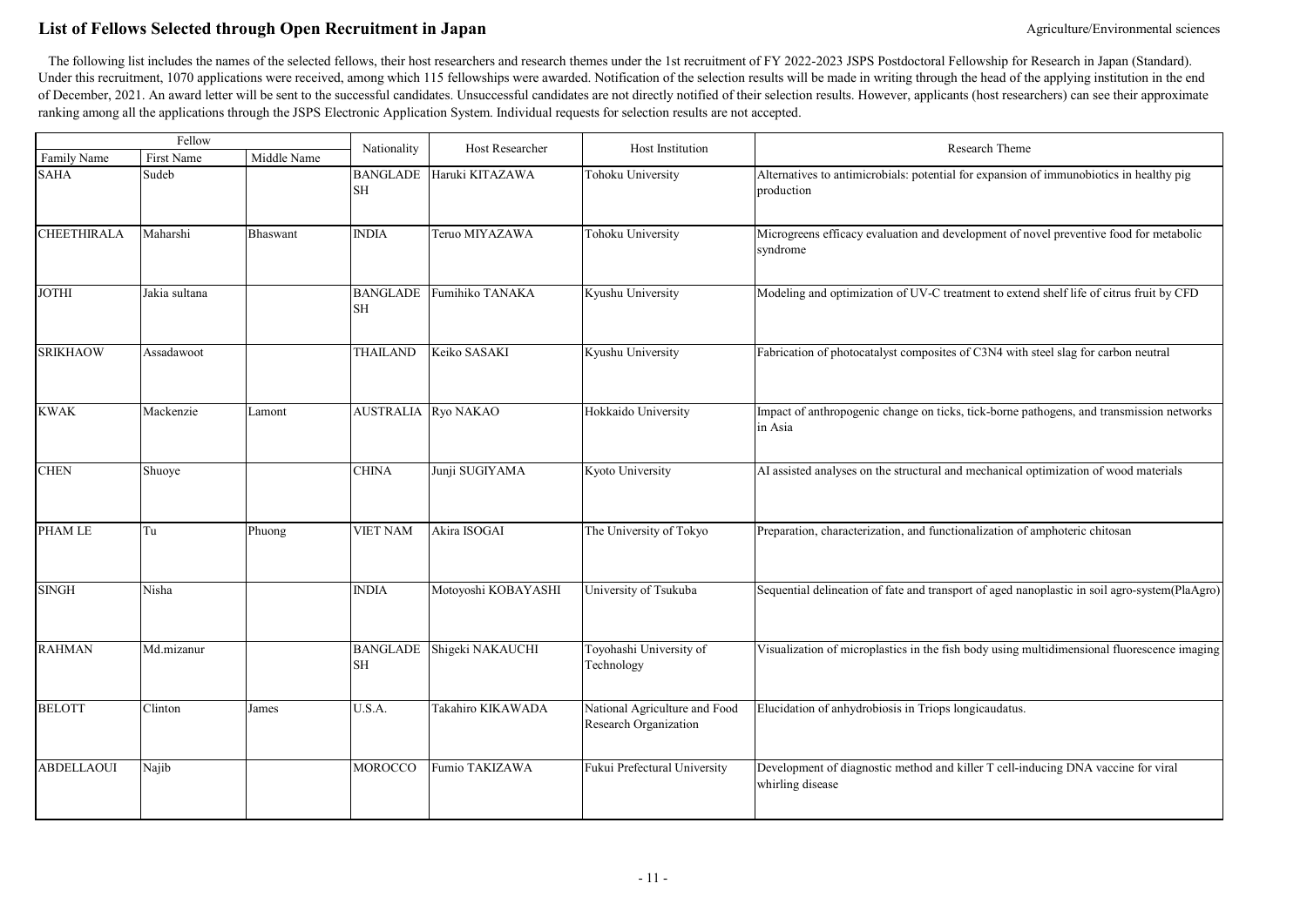# List of Fellows Selected through Open Recruitment in Japan **Agriculture/Environmental sciences** Agriculture/Environmental sciences

| Fellow           |               |             | Nationality                                | Host Researcher                            | Host Institution                                     | Research Theme                                                                                          |
|------------------|---------------|-------------|--------------------------------------------|--------------------------------------------|------------------------------------------------------|---------------------------------------------------------------------------------------------------------|
| Family Name      | First Name    | Middle Name |                                            |                                            |                                                      |                                                                                                         |
| <b>ISLAM</b>     | Jahidul       |             | <b>BANGLADE</b><br>SH                      | Tomonori NOCHI                             | Tohoku University                                    | Longitudinal analyses of neonatal IgA using a single cell gene expression approach                      |
| LIU              | Mingxu        |             | <b>CHINA</b>                               | Hitoshi MATSUI                             | Nagoya University                                    | Elucidating the importance of anthropogenic iron deposition from the atmosphere to the<br>ocean         |
| <b>YANG</b>      | Xi            |             | <b>CHINA</b>                               | Shingo MATSUKAWA                           | Tokyo University of Marine<br>Science and Technology | Texture design of mixture gel of polysaccharides and proteins by controlling microscopic<br>structure   |
| ZHU              | Luting        |             | <b>CHINA</b>                               | Hirotaka KOGA                              | Osaka University                                     | Development of all-cellulose-derived electronic and microfluidic devices by laser processing            |
| <b>TELENGECH</b> | Paul          | Kipkemboi   | <b>KENYA</b>                               | Nobuhiro SUZUKI                            | Okayama University                                   | Three-way cross-kingdom infection by a single partitivirus                                              |
| <b>ARIF</b>      | Md. tahjib ul |             | <b>BANGLADE</b><br><b>SH</b>               | Yoshiyuki MURATA                           | Okayama University                                   | Regulatory mechanism of cytosolic alkalization and cytosolic calcium elevation in guard<br>cells        |
| <b>RAHMAN</b>    | Md. matiur    |             | <b>BANGLADE</b><br><b>SH</b>               | Yasuo INOSHIMA                             | Gifu University                                      | Establishment of a novel monitoring method for enzootic bovine leukosis using extracellular<br>vesicles |
| <b>SINGH</b>     | Dharmendra    | Kumar       | <b>INDIA</b>                               | Atsushi MATSUKI                            | Kanazawa University                                  | Impact of surfactants on the CCN activity of marine aerosols: Innovative surface tension<br>measurement |
| <b>POKHAREL</b>  | Sanjeeta      | Sharma      | <b>NEPAL</b>                               | Kodzue KINOSHITA                           | Kyoto University                                     | Tail-hair cortisol and stable isotopes as a retrospective health calendar of elephants                  |
| <b>RYU</b>       | Heungjin      |             | <b>KOREA</b><br>(REP. OF<br><b>KOREA</b> ) | Christian ernest VINCENOT Kyoto University |                                                      | Citibats: Citizen science-based bat monitoring project in Japan and Korea                               |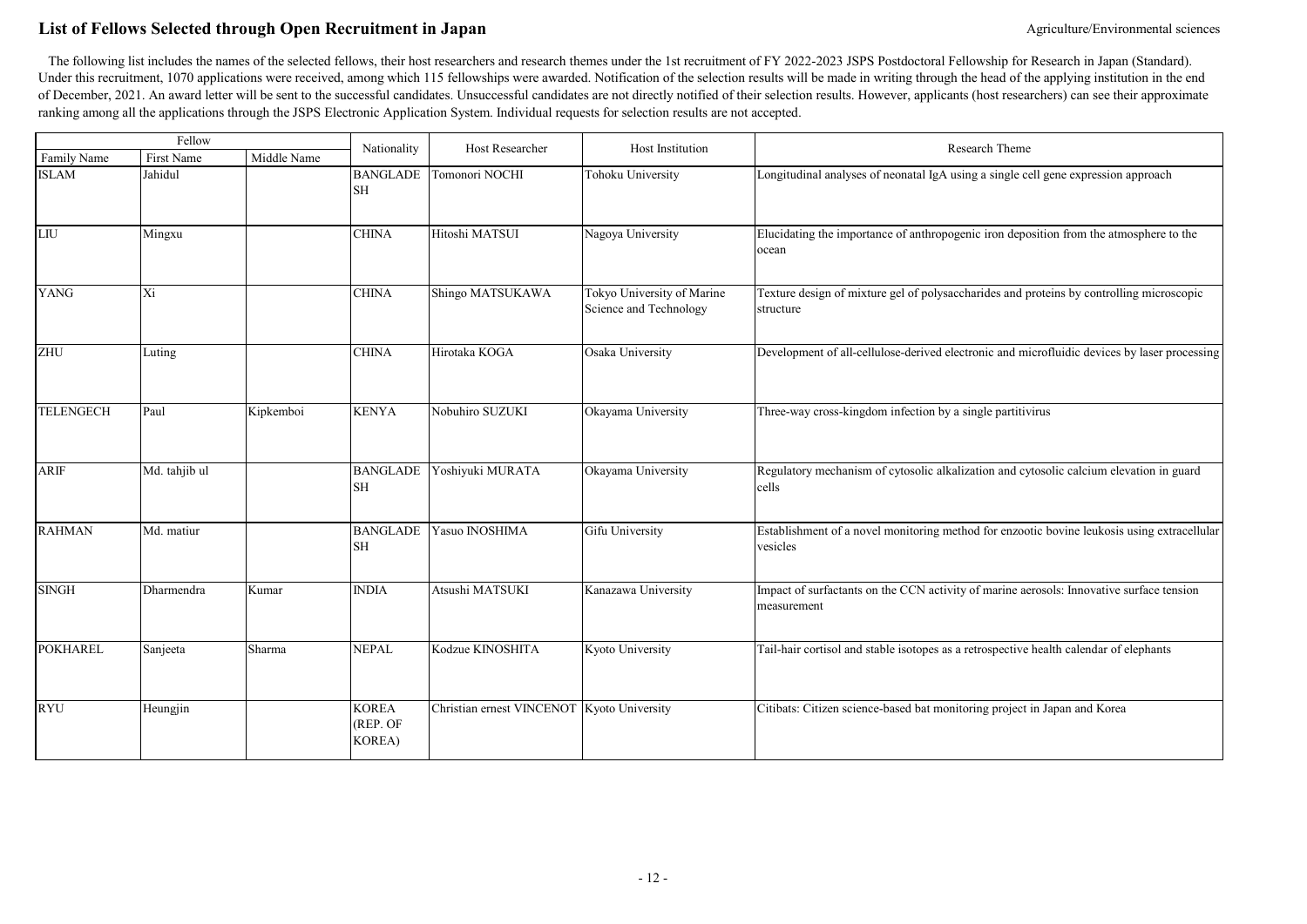# List of Fellows Selected through Open Recruitment in Japan Medicine dentistry and pharmacy

| Fellow            |                              |             |               | <b>Host Researcher</b> | Host Institution        | Research Theme                                                                                          |
|-------------------|------------------------------|-------------|---------------|------------------------|-------------------------|---------------------------------------------------------------------------------------------------------|
| Family Name       | First Name                   | Middle Name | Nationality   |                        |                         |                                                                                                         |
| <b>KEROUREDAN</b> | Olivia                       | Astrid      | <b>FRANCE</b> | Yasuhiko TABATA        | Kyoto University        | Development of a novel hydrogel for in situ Laser-Assisted Bioprinting to promote bone<br>regeneration  |
| <b>KUMAR</b>      | Sanjay                       |             | <b>INDIA</b>  | Hitoshi KASAI          | Tohoku University       | Molecular modification on SN-38 dimer to identify new anticancer agent via nanodrug<br>approach         |
| <b>ODUORI</b>     | Okechi                       | Sylvanus    | <b>KENYA</b>  | Takashi MATOZAKI       | Kobe University         | Elucidation of mechanisms underlying tumor immune surveillance by innate immune cells                   |
| HO                | $\left[\text{Pui } y\right]$ |             | <b>CHINA</b>  | Hitoshi TAKIZAWA       | Kumamoto University     | Formation and maintenance of innate immune memory in hematopoietic stem cells                           |
| ${\rm LIN}$       | Chien-yu                     |             | <b>TAIWAN</b> | Koichiro OKA           | Waseda University       | Environmental determinants of worker's active and sedentary behavior using remote sensing<br>technology |
| <b>HUNG</b>       | Chijung                      |             | <b>TAIWAN</b> | Daisuke ONO            | Nagoya University       | Understanding of the regulation of sleep and wakefulness by CRF neurons in mice                         |
| <b>SHIH</b>       | Po-chang                     |             | <b>TAIWAN</b> | Mikihiko NAITO         | The University of Tokyo | The design, synthesis, and evaluation of PROTAC/SNIPER degraders of STAT3                               |
| YAN               | Minglu                       |             | <b>CHINA</b>  | Hiroshi TAKAYANAGI     | The University of Tokyo | Elucidation of the molecular mechanisms underlying articular structure damage in arthritis              |
| <b>JAGTAP</b>     | Rahul                        | Angadrao    | <b>INDIA</b>  | Motomu KANAI           | The University of Tokyo | Catalytic acceptorless dehydrogenation from methylcyclohexane                                           |
| <b>LEHOT</b>      | Victor                       | Louis, adam | <b>FRANCE</b> | Shiroh FUTAKI          | Kyoto University        | In vivo antibody delivery into cancer cells using high-performance cell-penetrating peptides            |
| <b>CHANG</b>      | Chih-hsiang                  |             | <b>TAIWAN</b> | Norie ARAKI            | Kumamoto University     | Target screening for cancer stem cells by a novel integrated N-terminomics and phospho-<br>proteomics   |